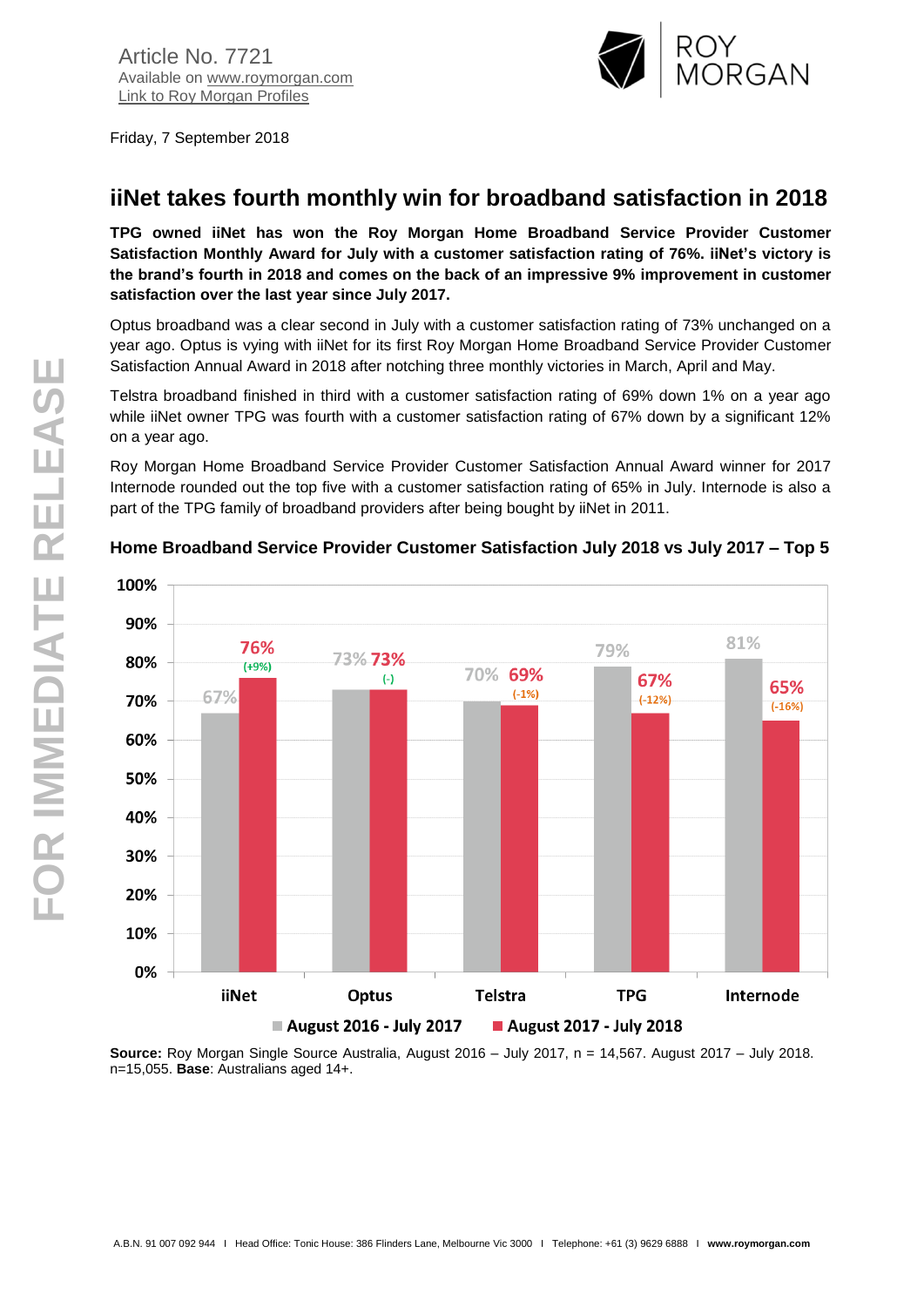## **Michele Levine, CEO, Roy Morgan, says iiNet's victory in July has the TPG Telecom subsidiary well on the way to a first victory in the annual award following on from stablemate Internode's victories in 2016 & 2017:**

*"iiNet has won the Roy Morgan Home Broadband Service Provider Customer Satisfaction Monthly Award in July with a customer satisfaction rating of 76%. iiNet's victory builds on three victories earlier in the year and edges the TPG subsidiary ahead of Optus in the race for the annual award. Neither iiNet nor Optus have yet won the annual award in this category.*

*"Although iiNet has yet to claim a victory in the annual award TPG Telecom stablemate Internode has performed consistently well winning the last two annual awards in 2016 & 2017 to build on four earlier victories between 2011-2014.*

*"Parent company TPG Telecom is yet to taste success in the category with the 'TPG' brand but consistently strong customer satisfaction performances by iiNet and Internode underpin the success of the telco which in the past week announced a \$15 billion merger with Vodafone.*

*"The merger consolidates the third largest mobile phone service provider (Vodafone) with the second largest broadband service provider (TPG-iiNet-Internode) to take on established telecommunications market leaders Telstra and Optus as well as develop an effective platform to compete with the broadband services delivered via the National Broadband Network (NBN)."*

**For comments or more information about Roy Morgan's [Home Broadband Service Provider](http://www.roymorganonlinestore.com/Browse/Australia/Telecommunication-and-Technology/Internet-Service-Providers-(ISP)/ISP-Customers.aspx) customer satisfaction and customer profiles for leading Australian broadband networks including [iiNet,](http://www.roymorganonlinestore.com/Browse/Australia/Telecommunication-and-Technology/Internet-Service-Providers-(ISP)/ISP-Customers/iiNet-ISP-Customer-Profile.aspx) [Internode,](http://www.roymorganonlinestore.com/Browse/Australia/Telecommunication-and-Technology/Internet-Service-Providers-(ISP)/ISP-Customers/Internode-ISP-Customer-Profile.aspx) [Telstra, Optus,](http://www.roymorganonlinestore.com/Browse/Australia/Telecommunication-and-Technology/Internet-Service-Providers-(ISP)/ISP-Customers/OPTUSnet-ISP-Customer-Profile.aspx) [TPG,](http://www.roymorganonlinestore.com/Browse/Australia/Telecommunication-and-Technology/Internet-Service-Providers-(ISP)/ISP-Customers/TPG-ISP-Customer-Profile.aspx) [Vodafone,](http://www.roymorganonlinestore.com/Browse/Australia/Telecommunication-and-Technology/Internet-Service-Providers-(ISP)/ISP-Customers/Vodafone-ISP-Customer-Profile.aspx) [dodo,](http://www.roymorganonlinestore.com/Browse/Australia/Telecommunication-and-Technology/Internet-Service-Providers-(ISP)/ISP-Customers/dodo-ISP-Customer-Profile.aspx) [WestNet](http://www.roymorganonlinestore.com/Browse/Australia/Telecommunication-and-Technology/Internet-Service-Providers-(ISP)/ISP-Customers/WestNet-ISP-Customer-Profile.aspx) and more please contact:**

### **Roy Morgan Enquiries**

Office: +61 (3) 9224 5309 [askroymorgan@roymorgan.com](mailto:askroymorgan@roymorgan.com)

The Roy Morgan Customer Satisfaction Awards highlight the winners but this is only the tip of the iceberg. Roy Morgan tracks customer satisfaction, engagement, loyalty, advocacy and NPS across a wide range of industries and brands. This data can be analysed by month for your brand and importantly your competitive set.

#### **Need to know what is driving your customer satisfaction?**

Check out the new Roy Morgan Customer Satisfaction Dashboard at <http://www.roymorganonlinestore.com/Awards.aspx>

### **About Roy Morgan**

Roy Morgan is the largest independent Australian research company, with offices in each state of Australia, as well as in the United States and the United Kingdom. A full service research organisation specialising in omnibus and syndicated data, Roy Morgan has over 70 years' experience in collecting objective, independent information on consumers.